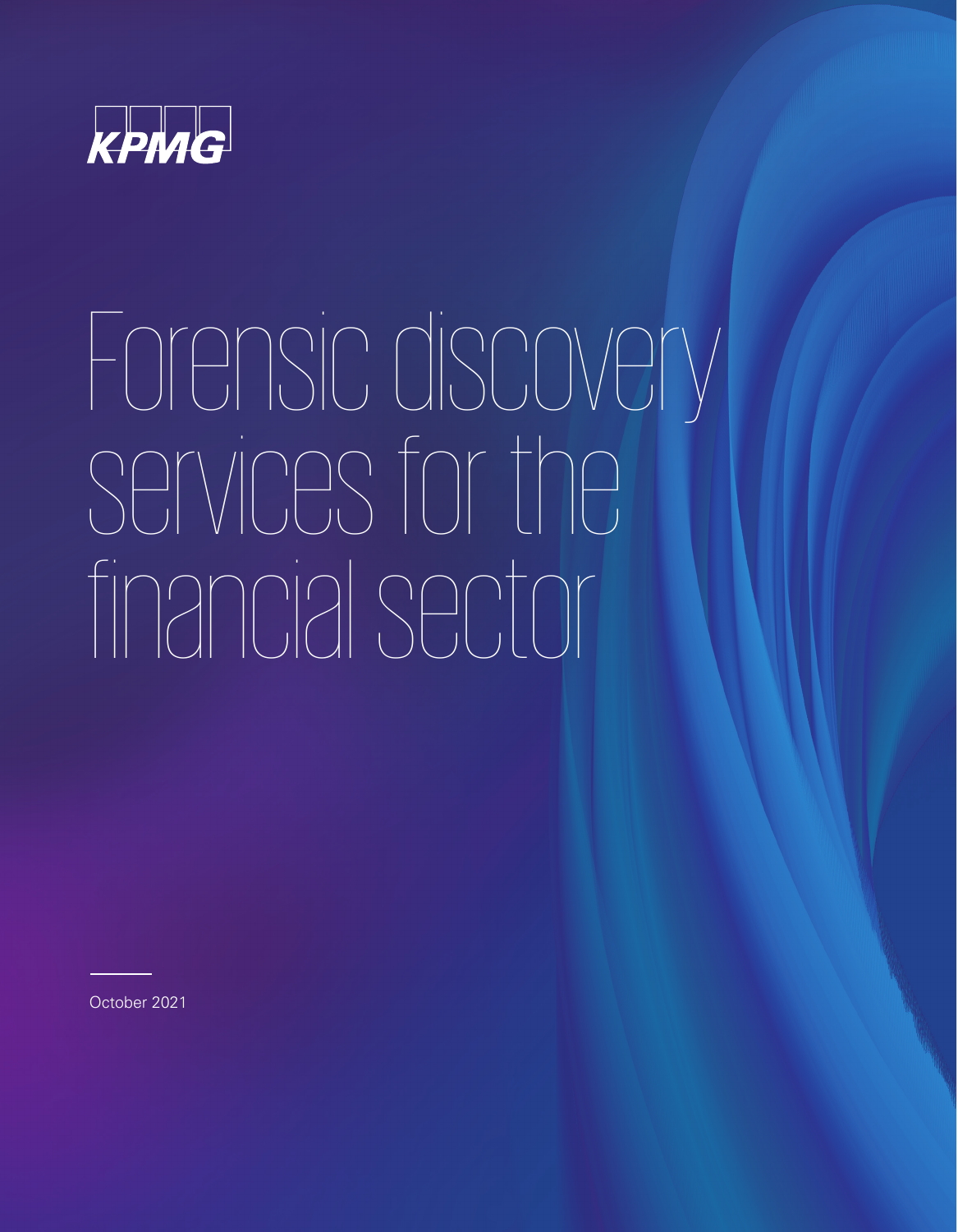

The financial services sector is powered by information. Successful companies are often those which harness streams of data to successfully manage their clients' needs, while interpreting trends that allow them to plan for the future. Financial technology platforms allow for the collection, processing and analysis of millions of transactions, monetary flows and market intelligence. This allows banks, exchanges, trading houses and many others to service their clients' needs in a compliant and regulated manner.



The strength of these platforms is based on the ability to effectively analyze and manipulate structured data – information that sits in scalable databases and allows intelligent systems to power the world's financial backbone.



It is impossible to know the entirety of a company's situation without a complete analysis of its data. While financial information will show a significant part of the picture, it may not identify important areas such as the underlying reasons behind major decisions, historical information or fraud and misconduct. KPMG's forensic discovery experts can work with the relevant parties to analyze communications and other key data sources to clarify and improve financial data analysis and provide factual evidence underpinning any issues.

What happens, however, when the data is not structured? It may sit in different digital formats, foreign languages or even as a hard copy. How can an organization analyze and gain insightful intelligence from unstructured data such as emails, documents and digital data that is not easy to collate, or review in current financial systems?

### Solutions

A wrongdoer's email record will often reveal evidence of misconduct or fraudulent activity. How do you quickly delve into potentially hundreds of thousands of emails to find such evidence? KPMG's forensic discovery experts have the tools to enable investigators to rapidly search, analyze and explore email content and communication networks without having to review thousands of emails.

Banks and other concerned parties can face many challenges when clients are restructured or go into liquidation. In conjunction with key stakeholders, KPMG's forensic discovery team can preserve data relating to client activities. If the need arises, it can be investigated and reviewed by legal teams or regulatory bodies across the world via a secure platform.

Operating within one of the most highlyregulated industries, financial service organizations are frequently faced with requests for information from regulators. KPMG's forensic discovery team has the ability to retrieve and produce information not only from unstructured data sources such as emails, textual documents, instant messaging (e.g. Bloomberg chat), but also collates this with structured sources, such as trade data or rates information to give a comprehensive view of events.

#### Mergers & acquisitions



#### Fraud and misconduct



#### Restructuring activities



#### Regulatory demands



KPMG's certified forensic discovery team provides a methodology and platform that allows review and analysis of information that does not fit into the standard mold of financial data. This approach incorporates internationally recognized principles for forensic collection and preservation of data, meeting both legal and regulatory standards.



Utilizing the latest in unstructured data review technology and incorporating artificial intelligence and machine learning capabilities, KPMG can provide insights into key untouched data sources. This, in turn, enables a seamless and secure review from anywhere in the world.

### KPMG's forensic discovery services